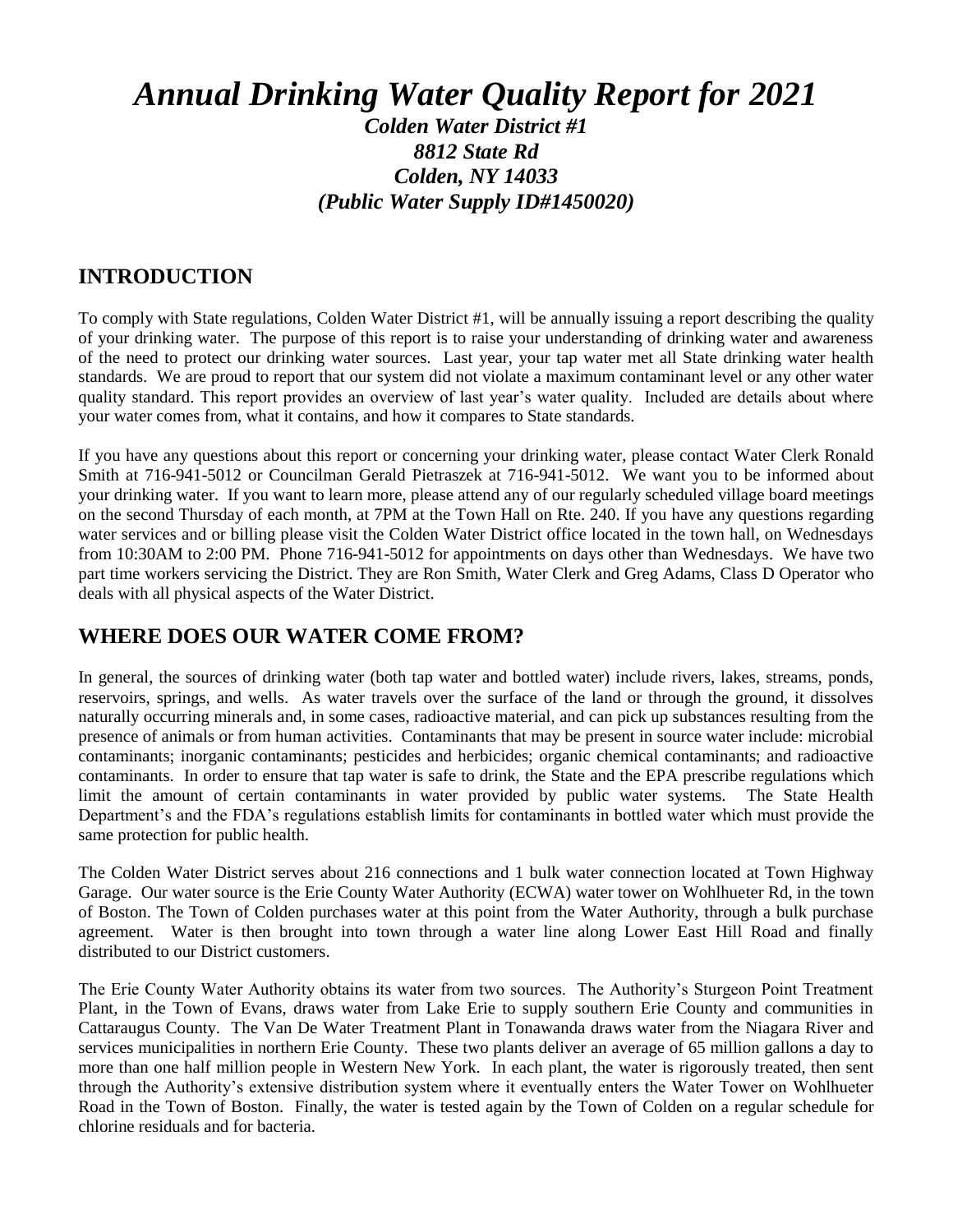The Erie County Water Authority does issue an Annual Water Quality Report each year. Their 2021 AWQR will be available for review and is available in electronic form at [www.ecwa.org](http://www.ecwa.org/) . If you have any questions regarding this report, please submit your requests to [questionscomments@ecwa.org](mailto:questionscomments@ecwa.org) .

#### **IS OUR WATER SYSTEM MEETING OTHER RULES THAT GOVERN OPERATIONS?**

We are required to monitor your drinking water for specific contaminants on a regular basis. Results of regular monitoring are an indicator of whether or not your drinking water meets health standards. During 2021, we did not monitor or test for disinfection byproducts (total trihalomethanes and haloacetic acids) in the 2<sup>nd</sup> quarter, and therefore cannot be sure of the quality of your drinking water during that time.

#### **ARE THERE CONTAMINANTS IN OUR DRINKING WATER?**

As the State regulations require, we routinely test your drinking water for numerous contaminants. These contaminants include: microbiological compounds such as total coliform and E.coli bacteria, turbidity, inorganic compounds such as nitrate and lead, volatile organic compounds, total trihalomethanes, haloacetic acids, and radiological compounds. Attached to this report is a "2021 Water Quality Monitoring Report – Annual Water Quality Report Supplement", prepared by the Erie County Water Authority. The tables presented depict which compounds were tested for and which compounds were detected or not detected in your drinking water. The State allows testing for some contaminants less than once per year because the concentrations of these contaminants do not change frequently. Some of the data, though representative, are more than one year old.

It should be noted that all drinking water, including bottled drinking water, may be reasonably expected to contain at least small amounts of some contaminants. The presence of contaminants does not necessarily indicate that water poses a health risk. More information about contaminants and potential health effects can be obtained by calling the EPA's Safe Drinking Water Hotline (800-426-4791) or the Erie County Health Department at 716-961- 6800.

As the State regulations require, we have tested your drinking water for the following contaminants. These contaminants include: total coliform, copper and lead, total Trihalomethanes and Haloacetic Acids. As noted below there were no detections of coliform in any of the monthly samples we collected through 2021. Total Trihalomethanes tested high on August 2021 and then retested on as soon as report was generated and quarterly till August 2022. These additional test fell within norms after ECWA flushed their delivery lines. Additionally, there were no exceedances for copper or for lead in the last residential sampling just done in August 2021. All of the copper and lead samples tested, fell under the respective action levels for copper and lead. The Colden Water District is planning future sampling for lead and copper in July of 2024. Additionally, the Colden Water District was issued a waiver regarding the sampling for asbestos in our system. This waiver expires on December 31, 2023, because our system was constructed without the use of asbestos containing materials.

As the State regulations require, we routinely test your drinking water for numerous contaminants. These contaminants include: total coliform, turbidity, inorganic compounds, nitrate, nitrite, lead and copper, volatile organic compounds, total trihalomethanes, and synthetic organic compounds. None of the compounds we analyzed for were detected in your drinking water.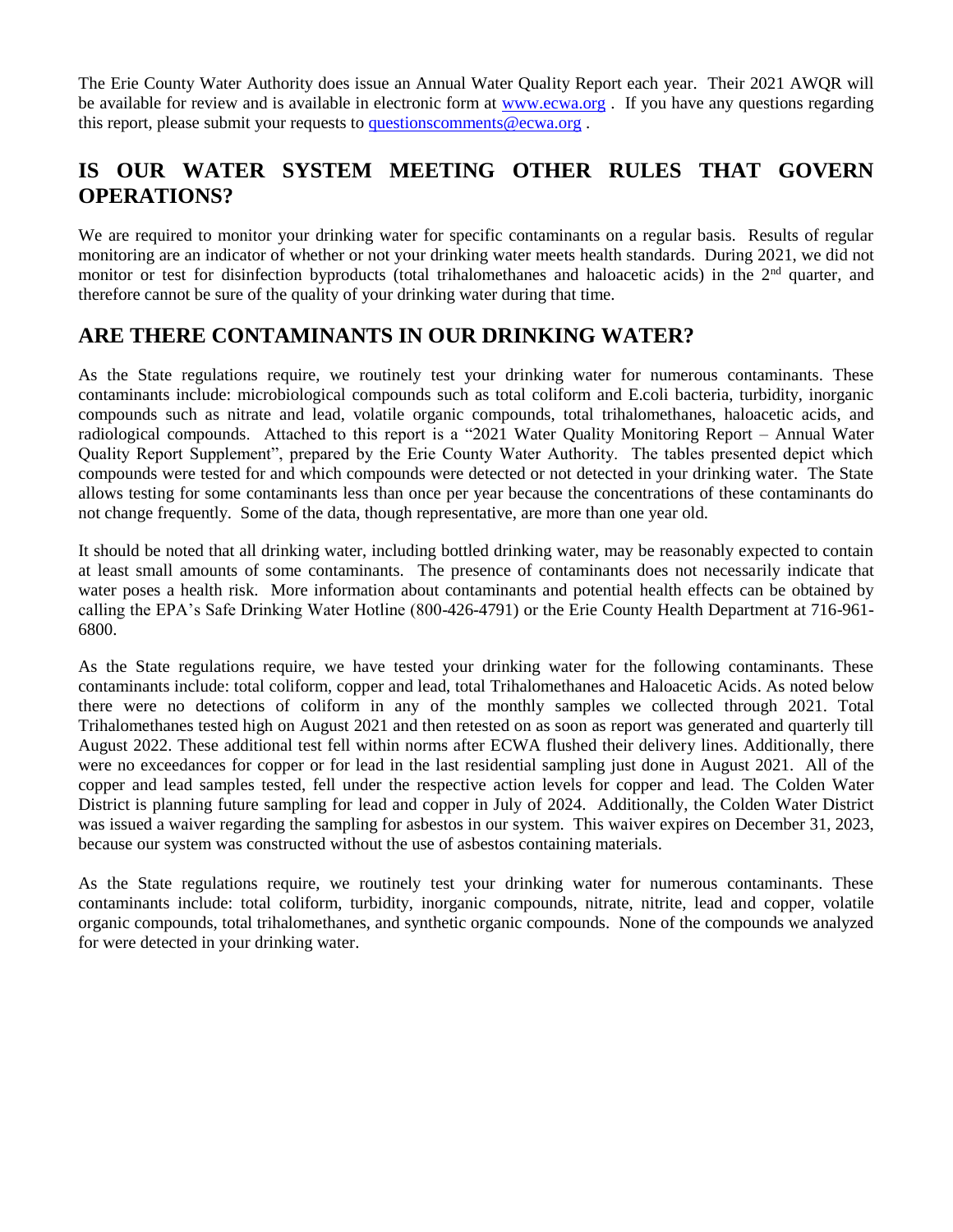| <b>Table of Detected Contaminants</b> |                            |                                              |                                                  |                                |              |                                                 |                                                                                                                                                                             |
|---------------------------------------|----------------------------|----------------------------------------------|--------------------------------------------------|--------------------------------|--------------|-------------------------------------------------|-----------------------------------------------------------------------------------------------------------------------------------------------------------------------------|
| Contaminant                           | <b>Violation</b><br>Yes/No | Date of<br><b>Sample</b>                     | Level<br><b>Detected</b><br>(Avg/Max)<br>(Range) | Unit<br><b>Measure</b><br>ment |              | <b>Regulatory Limit</b><br>MCLG (MCL, TT or AL) | <b>Likely Source of</b><br><b>Contamination</b>                                                                                                                             |
| Microbiologic                         |                            |                                              |                                                  |                                |              |                                                 |                                                                                                                                                                             |
| Coliform                              | N <sub>o</sub>             | Monthly                                      | N/A                                              | N/A                            | $\mathbf{0}$ | Two or more samples<br>are positive             | Coliforms are bacteria that are<br>naturally present in the<br>environment and are used as an<br>indicator that other, potentially-<br>harmful, bacteria may be<br>present. |
| <b>Inorganics</b>                     |                            |                                              |                                                  |                                |              |                                                 |                                                                                                                                                                             |
| Copper                                | N <sub>0</sub>             | 8/19/2021                                    | 118.5 <sup>1</sup><br>$ND - 165$                 | $\frac{u g}{l}$                | 1300         | $AL = 1300$                                     | Corrosion of galvanized<br>pipes; erosion of natural<br>deposits.                                                                                                           |
| Lead                                  | N <sub>0</sub>             | 8/19/2021                                    | 2.4 <sup>1</sup><br>$ND-3.2$                     | $\frac{u g}{l}$                | $\Omega$     | $AL = 15$                                       | Corrosion of household<br>plumbing systems; erosion of<br>natural deposits                                                                                                  |
| <b>Organics</b>                       |                            |                                              |                                                  |                                |              |                                                 |                                                                                                                                                                             |
| Total Trihalomethanes <sup>3</sup>    | Yes                        | 11/12/20<br>02/12/21<br>05/12/21<br>08/09/21 | 69.27<br>$46.8 - 87.2$                           | $\frac{u g}{l}$                | N/A          | 80                                              | Byproduct of drinking water<br>disinfection                                                                                                                                 |
| Haloacetic Acids <sup>3</sup>         | N <sub>0</sub>             | 11/12/20<br>02/12/21<br>05/12/21<br>08/09/21 | 33.35<br>22.1-44.5                               | $u\,g/l$                       | N/A          | 60                                              | Byproduct of drinking water<br>disinfection                                                                                                                                 |
| <b>Disinfectants</b>                  |                            |                                              |                                                  |                                |              |                                                 |                                                                                                                                                                             |
| <b>Chlorine Residual</b>              | N <sub>0</sub>             | Every day                                    | 1.06 <sup>2</sup><br>$0.79 - 1.44$               | mg/l                           | N/A          | 4                                               | Water additive used to<br>control microbes                                                                                                                                  |

Notes:

1 - During 2021 we collected water samples for copper and lead. The action level for lead and copper was not exceeded at any of the sites tested prior. The level presented represents the 90th percentile of the 5 sites tested. A percentile is a value on a scale of 100 that indicates the percent of a distribution that is equal to or below it. The 90th percentile is equal to or greater than 90% of the copper and lead values detected in your water system.

2 - The value noted is the average for the entire year of sampling. The range varies depending on the amount of chlorine originally injected by the Erie County Water Authority.

3 –Total Trihalomethanes tested high on Aug. 09, 2021 and then retested on as soon as report was generated and quarterly thru 2022.

**Definitions:**

*Maximum Contaminant Level (MCL)*: The highest level of a contaminant that is allowed in drinking water. MCLs are set as close to the MCLGs as feasible. *Maximum Contaminant Level Goal (MCLG)*: The level of a contaminant in drinking water below which there is no known or expected risk to health. MCLGs allow for a margin of safety.

Action Level (AL): The concentration of a contaminant which, if exceeded, triggers treatment or other requirements which a water system must follow.

*Non-Detects (ND)*: Laboratory analysis indicates that the constituent is not present.

*Milligrams per liter (mg/l)*: Corresponds to one part of liquid in one million parts of liquid (parts per million - ppm).

*Micrograms per liter (ug/l)*: Corresponds to one part of liquid in one billion parts of liquid (parts per billion - ppb).

*Maximum Residual Disinfectant Level (MRDL)*: The highest level of a disinfectant allowed in drinking water. There is convincing evidence that addition of a disinfectant is necessary for control of microbial contaminants.

*Maximum Residual Disinfectant Level Goal (MRDLG)*: The level of a drinking water disinfectant below which there is no known or expected risk to health. MRDLGs do not reflect the benefits of the use of disinfectants to control microbial contamination.

#### **WHAT DOES THIS INFORMATION MEAN?**

As you can see by the table, our system had no violations. We have learned through our testing that some contaminants have been detected; however, these contaminants were detected below New York State requirements.